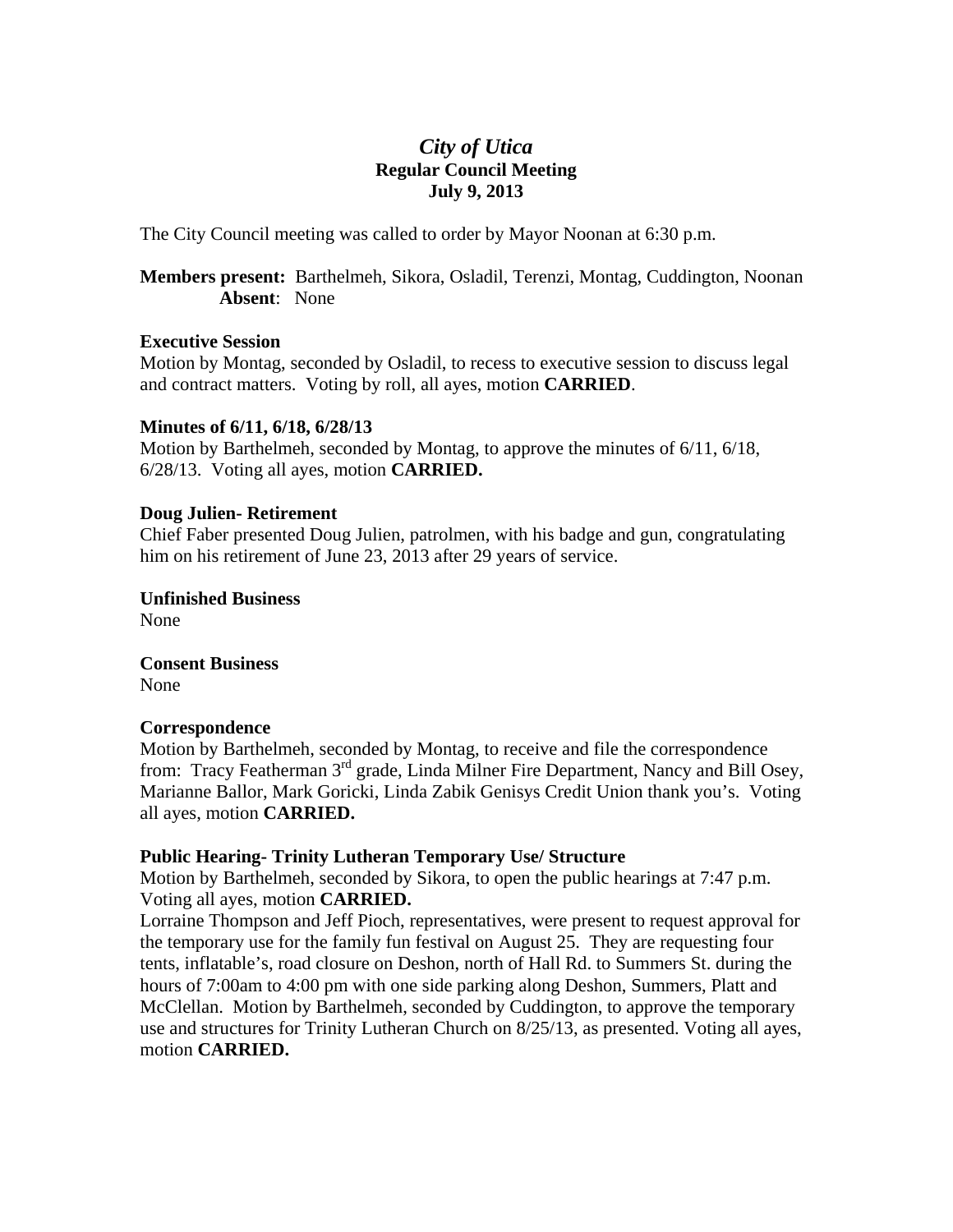**Regular Council Meeting July 9, 2013 Page 2** 

### **Public Hearing- St. Lawrence Applefest, temporary use**

Kevin Reese, Applefest committee, was present to request approval for the temporary use for the  $21<sup>st</sup>$  Applefest in September and also permission to have banner signs as they have done in the past. As there were no comments from the public, either in person or by mail, motion by Montag, seconded by Sikora, to close the public hearing. Voting all ayes, motion **CARRIED**. Public hearing closed at 7:54 p.m.

Motion by Terenzi, seconded by Sikora, to approve the temporary use and the banner signs for the 21st annual Applefest, September 6, 7 and 8, 2013 as requested. Voting all ayes, motion **CARRIED**.

# **New Business Department Reports Mayor Noonan 41 A Court Resolution**

Judge Shepherd was present to ask for support and approval of the 41A District Court agreement, concerning the relocation of the court to Macomb Township.

Motion by Barthelmeh, seconded by Sikora, to approve the agreement between the 41A District Court, Macomb Township, Shelby Township and Utica for relocation to Macomb Township, as presented. Voting by roll, all ayes, motion **CARRIED.** 

# **MACRO Agreement & CGap**

Motion by Sikora, seconded by Terenzi, to approve the Interlocal agreement for Macomb area communities known as MACRO ( Macomb Area Communities for Regional Opportunities) and the CGap grant program for formalization of MACRO, as presented. Voting by roll, all ayes, motion **CARRIED.** 

# **Compensation Commission Appointment**

Motion by Barthelmeh, seconded by Osladil, to approve the appointment of Mary Figurski to the Compensation Commission as recommended by Mayor Noonan. This is a five year term. Voting all ayes, motion **CARRIED.** 

Mayor Noonan thanked everyone who helped with the Riverwalk Festival. A big thank you to H.A.P. for the sponsorship of the fireworks, the DDA and the Chamber.

# **Council Reports**

Councilman Osladil reported on his attendance at the SEMCOG meeting. Councilman Barthelmeh thanked the planner, Steve Cassin for the signage tour with regards to amending our sign ordinance.

**Assessing- Nancy Strehl, Assessor**  None

# **Building- Gary Moscone**

Mayor Noonan informed council that Gary submitted his resignation effective the end of August.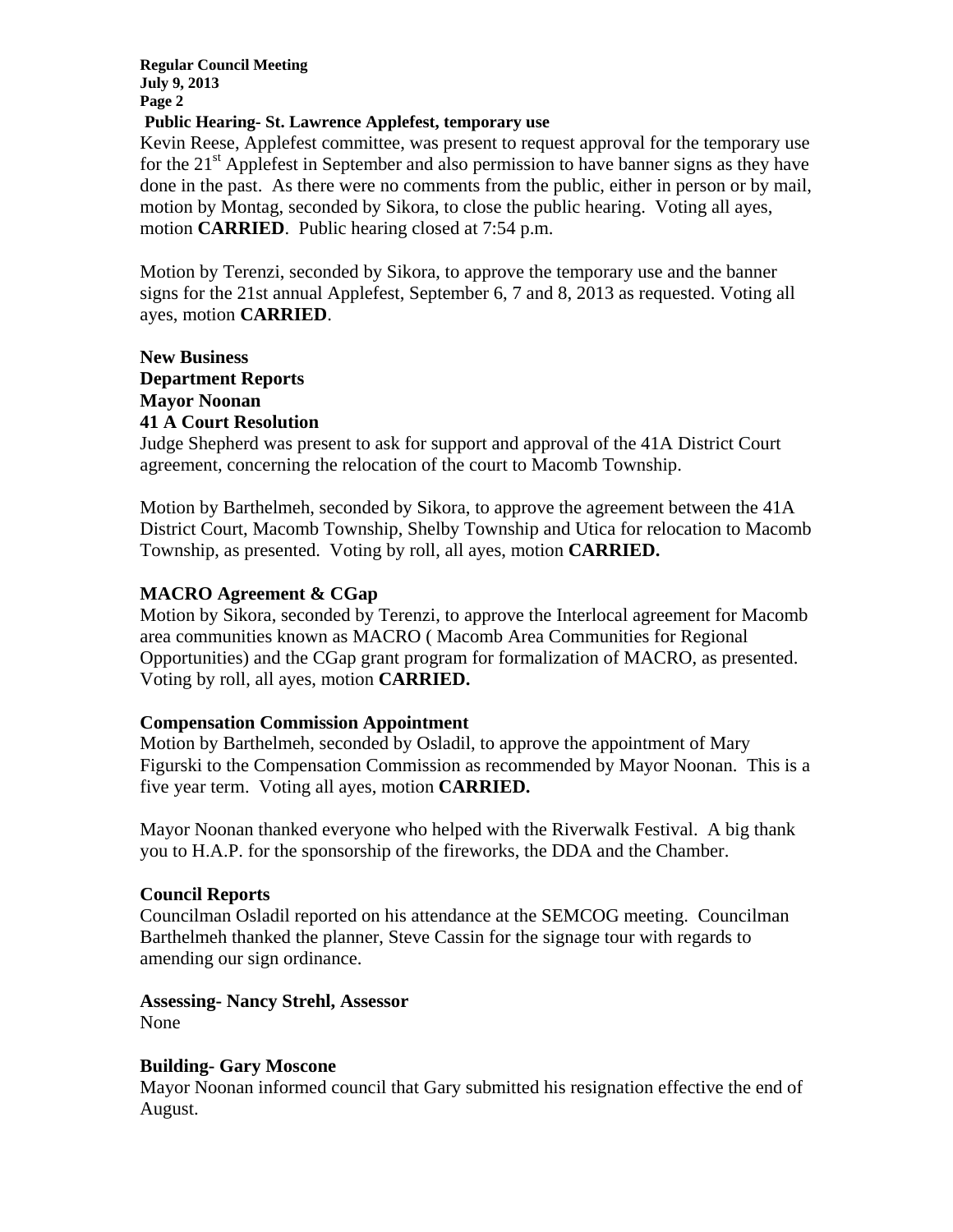# **Regular Council Meeting July 9, 2013 Page 3**

# **Fire- Kevin Wilseck, Chief**

Motion by Osladil, seconded by Terenzi, to approve the request to begin the hiring process, as requested. Voting all ayes, motion **CARRIED.** 

# **Police- Dave Faber, Chief**

Chief Faber thanked Bill Osladil for the donation of the shadow box for Doug Julien.

# **DPW- Bill Lang, Superintendent**

Mayor Noonan informed all that the bids for the continuation of the Hike and Bike trail have gone out.

#### **Treasurer- Philip Paternoster Budget Amendment FY2014**

Motion by Sikora, seconded by Osladil, to approve the budget amendments reducing the Street Department by \$61,825 and the Parks Department by \$19,950, as presented. Voting by roll, all ayes, motion **CARRIED.** 

# **Administration- Beth Ricketts, City Clerk**

### **MML Workers' Compensation Fund Ballot**

Motion by Terenzi, seconded by Sikora, to vote for the seven incumbent Trustees for the Board election. Voting all ayes, motion **CARRIED.** 

# **MML Renewal**

Motion by Sikora, seconded by Osladil, to approve the renewal of the Michigan Municipal League Membership at a cost of \$2,978.00, as budgeted. Voting all ayes, motion **CARRIED.** 

# **Library- Marsha Doege, Director**

#### **Irene Valerie- Resignation**

Motion by Montag, seconded by Osladil, to receive and file the resignation from Irene Valerie and thanked her for her service on the Library Board.

Marsha Doege, Library Director, reminded all of the Blood Drive on 7/24/13 in the Gibbing Room.

# **Parks and Recreation Commission**

A reminder was given concerning the upcoming Park\*It Family Fun Festival in Grant Park on Monday, July 29 with the free movie Madagascar 2. All are invited to attend.

**Historic District Commission** 

None

**City Attorney, James McGrail**  None

**Planning Commission**